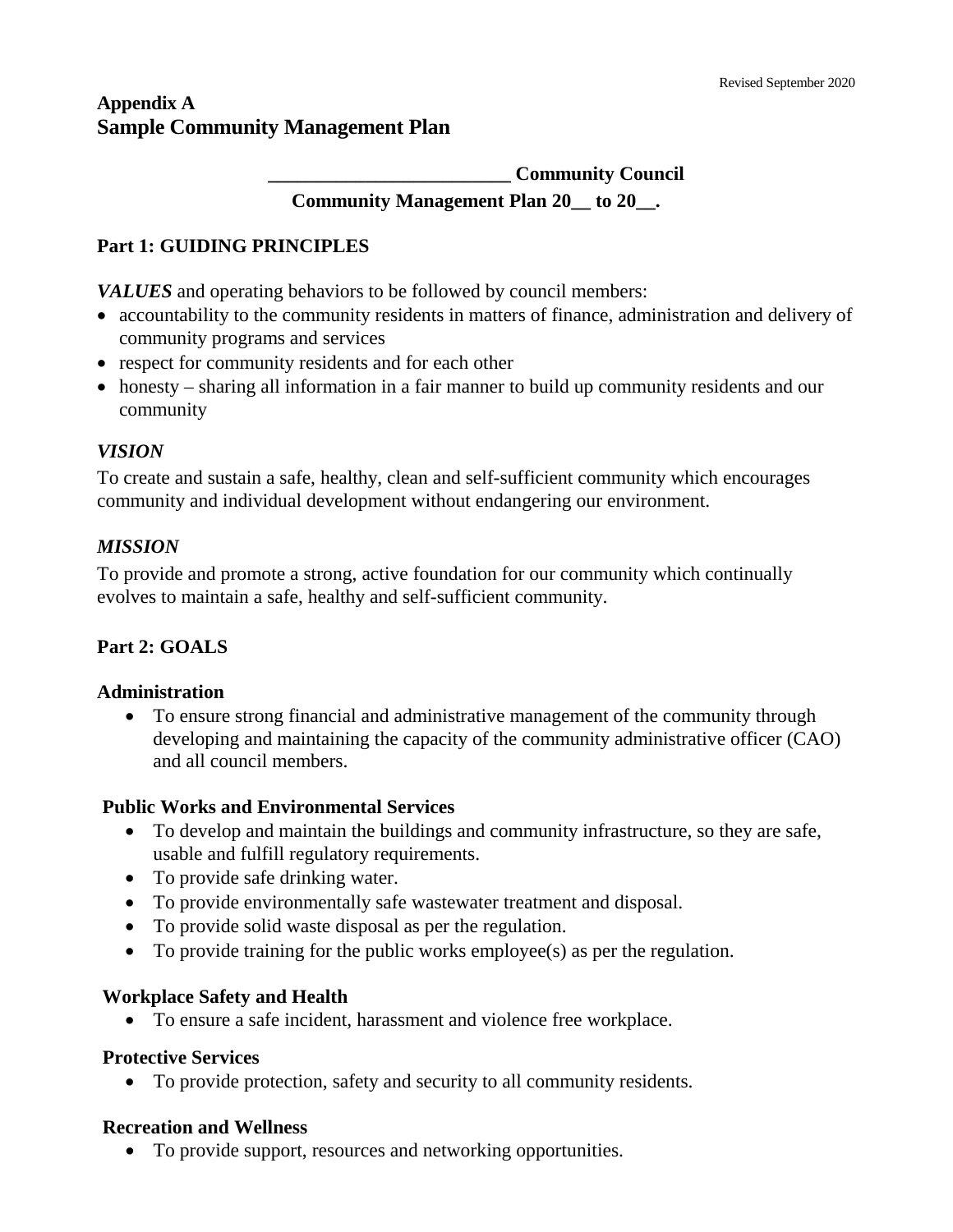### **Community Economic Development**

• To promote and support community economic growth and development.

# **Part 3: OBJECTIVES FOR EACH GOAL**

#### **Administration**

To ensure strong financial and administrative management of the community through developing and maintaining the capacity of the community administrative officer (CAO) and all council members:

- o Complete an annual comprehensive community management planning document.
- o Adequately trained CAO and council in place.
- o Strong financial management practices and reporting.
- o Transparent and effective communication between council, other government agencies and community residents.
- o Sound human resource practices in place (staffing, selection, employee management).

### **Public Works and Environmental Services**

To develop and maintain the buildings and community infrastructure, so they are safe, usable and fulfill regulatory requirements:

- o Maintain community buildings.
- o Maintain utilities and waste disposal system.
- o Provide safe and well-maintained grounds, roads and surface drainage system.
- o Ensure maintenance of vehicles and equipment.
- o Implement maintenance management plan.

To provide safe drinking water:

- o Ensure drinking water regulations are followed.
- o Ensure monitoring and reporting of the water system.
- o Ensure maintenance of the water system.

To provide environmentally safe wastewater treatment and disposal:

- o Ensure wastewater regulations are followed.
- o Ensure monitoring and reporting of the wastewater system.
- o Ensure maintenance of the wastewater system.

To provide solid waste disposal as per the regulation:

- o Ensure waste disposal regulations are followed.
- o Ensure maintenance of the waste disposal site.

To provide training for the public works employee(s) as per the regulation:

o Ensure water operator, wastewater operator and waste site operator are certified.

# **Workplace Safety and Health**

To ensure a safe incident, harassment and violence free workplace:

- o Ensure training is complete in workplace safety and health (WSH), including harassment and violence, for community council and employees.
- o Ensure community meets all WSH Act and regulation requirements.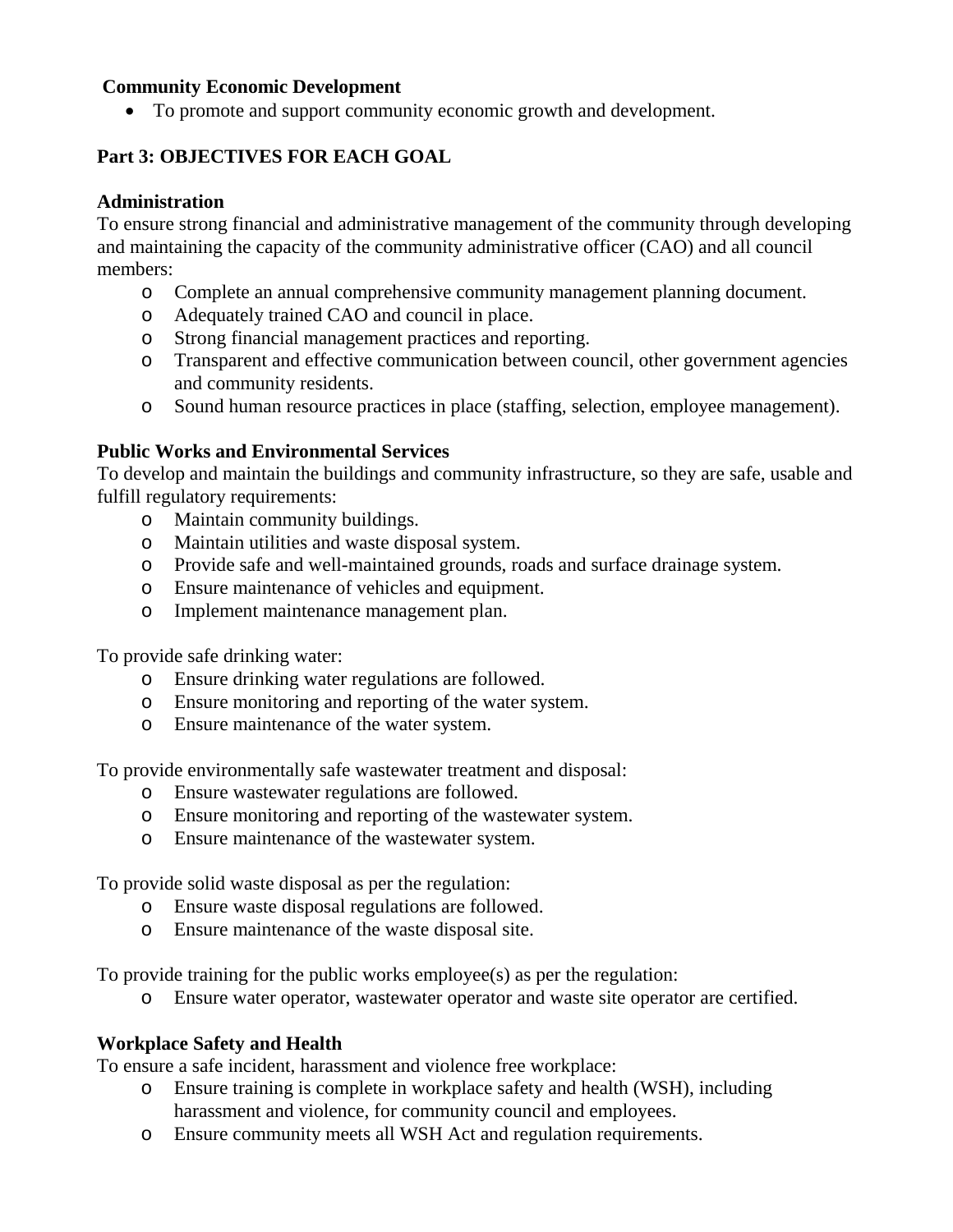### **Protective Services**

To provide protection, safety and security to all community residents:

- o Provide safe, properly trained and equipped fire services.<br>
o Provide public education, mitigate risk and enforce safety
- Provide public education, mitigate risk and enforce safety for community residents.
- o Ensure all community emergency incidents are monitored and the community emergency plan is current and practiced.

### **Recreation and Wellness**

To provide support, resources and networking opportunities:

- o Provide recreation and wellness programming to residents.
- o Promote resources and opportunities.

### **Community Economic Development**

To promote and support community economic growth and development:

- o Review land use documents as required under The Planning Act.
- o Review community needs assessment and guidelines to assess community requirements for a community development corporation (CDC).
- o Update the vacant Crown lands listing to address current and future business and residential development.

| <b>Objective</b>    | 20 | 20 | 20 | 20 | 20 | <b>Comments</b>       |
|---------------------|----|----|----|----|----|-----------------------|
| Conduct council     | X  |    | X  |    | X  | After each regular    |
| orientation.        |    |    |    |    |    | election/by-election. |
| Develop mutual fire |    |    |    |    |    | Schedule meeting      |
| aid agreement.      |    |    |    |    |    | with neighboring      |
|                     |    |    |    |    |    | municipality.         |
| Form a community    |    |    |    |    |    | Request assistance    |
| development         |    |    |    |    |    | from the department.  |
| corporation.        |    |    |    |    |    |                       |

# **Part 4: ACTION PLANS**

| <b>COMMUNITY COUNCIL ACTION PLAN 20_</b><br>to $20$                                               |                       |                  |                  |                |
|---------------------------------------------------------------------------------------------------|-----------------------|------------------|------------------|----------------|
| Goal/Objective/Activity                                                                           | <b>Responsibility</b> | <b>Frequency</b> | <b>Completed</b> | <b>Remarks</b> |
|                                                                                                   |                       |                  | (Y/N)            |                |
|                                                                                                   | <b>ADMINISTRATION</b> |                  |                  |                |
| To ensure strong financial and administrative management of the community through developing and  |                       |                  |                  |                |
| maintaining the capacity of the community administrative officer $(CAO)$ and all council members. |                       |                  |                  |                |
| Complete an annual comprehensive community management planning document.                          |                       |                  |                  |                |
| develop community management plan                                                                 | CAO/Council           | Annually,        |                  |                |
| (CMP) (includes budget, action plans,                                                             |                       | Jan. 31          |                  |                |
| staff training plan, five-year                                                                    |                       |                  |                  |                |
| maintenance plan, five-year capital                                                               |                       |                  |                  |                |
| plan)                                                                                             |                       |                  |                  |                |
| conduct review and report of CMP                                                                  |                       | Quarterly        |                  |                |
| action items                                                                                      |                       |                  |                  |                |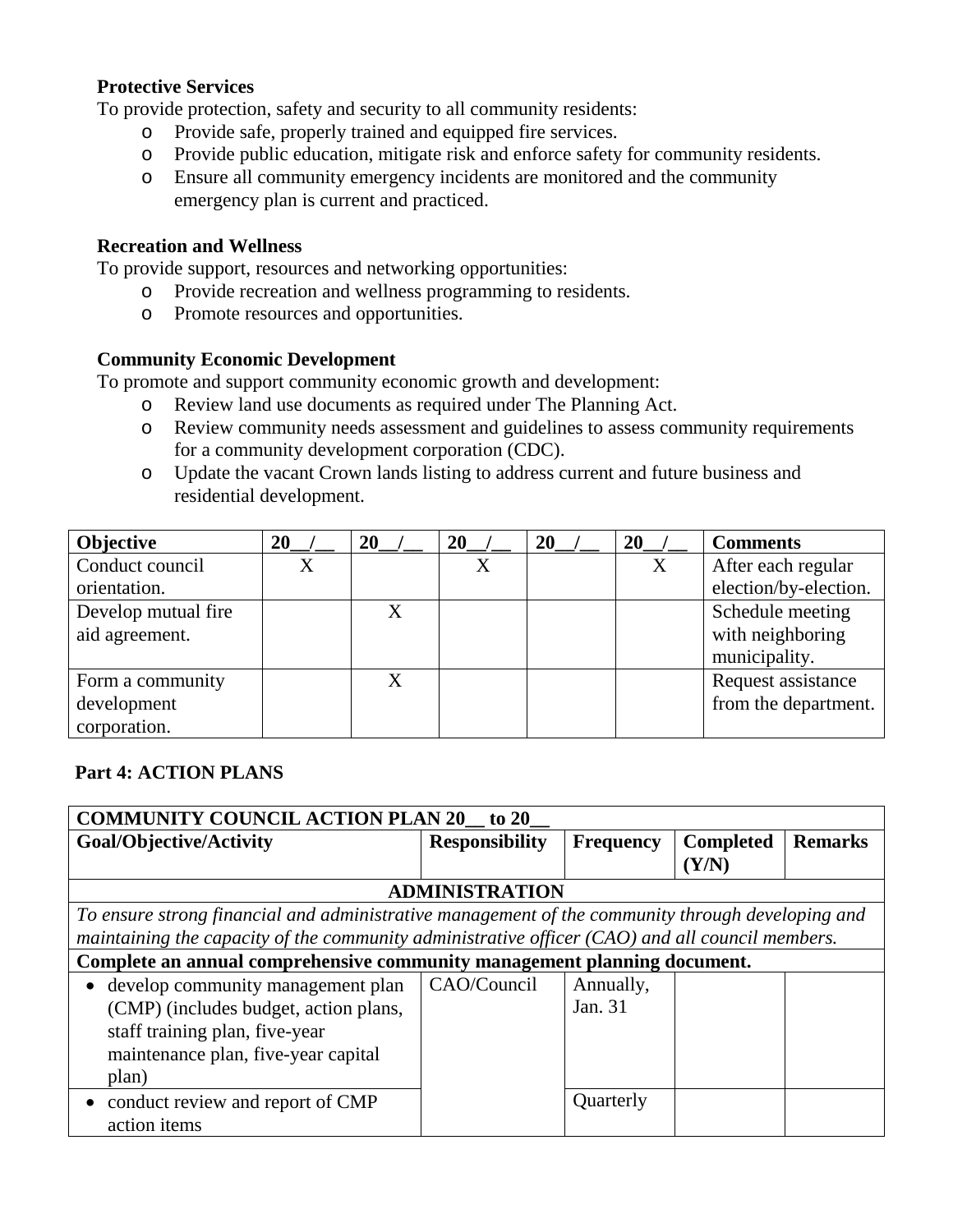| <b>COMMUNITY COUNCIL ACTION PLAN 20</b><br>to 20                                                                                                                              |                              |                    |                           |                |
|-------------------------------------------------------------------------------------------------------------------------------------------------------------------------------|------------------------------|--------------------|---------------------------|----------------|
| Goal/Objective/Activity                                                                                                                                                       | <b>Responsibility</b>        | <b>Frequency</b>   | <b>Completed</b><br>(Y/N) | <b>Remarks</b> |
| Adequately trained CAO and council in place.                                                                                                                                  |                              |                    |                           |                |
| request new employee orientation from<br>department                                                                                                                           | Council                      | As required        |                           |                |
| provide council orientation within one<br>month of a regular election and<br>following a by-election                                                                          | CAO                          | Every two<br>years |                           |                |
| ensure CAO attendance at relevant<br>workshops, training sessions and other<br>opportunities                                                                                  | CAO/Council                  | Ongoing            |                           |                |
| ensure council attendance and<br>representation at relevant workshops<br>and other opportunities (ex. NACC<br>conference)                                                     |                              |                    |                           |                |
| Strong financial management practices and reporting.                                                                                                                          |                              |                    |                           |                |
| submit financials to department for<br>review                                                                                                                                 | CAO                          | Quarterly          |                           |                |
| ensure all regular and reoccurring<br>resolutions are passed                                                                                                                  | CAO/Council                  | Ongoing            |                           |                |
| ensure council and CAO are aware of<br>and understand financial policies and<br>financial statements                                                                          | CAO                          | Ongoing            |                           |                |
| ensure outstanding tax collection<br>strategy is in place and residents are<br>educated on importance of paying<br>taxes                                                      | CAO/Council                  | Ongoing            |                           |                |
| ensure locally generated revenue<br>achieves or exceeds 20% of budget<br>and a strategy is in place to collect<br>sufficient revenues to pay for the<br>provision of services |                              |                    |                           |                |
| ensure council adheres to the deadlines<br>set out in The Northern Affairs Act<br>and other legislation applicable to the<br>community                                        |                              |                    |                           |                |
| Transparent and effective communication between council, other government agencies and<br>community residents.                                                                |                              |                    |                           |                |
| schedule public meetings with<br>$\bullet$<br>community and department<br>participation                                                                                       | CAO/Council/<br><b>Staff</b> | Semi-<br>annually  |                           |                |
| Sound human resource practices in place (staffing, selection and employee management).                                                                                        |                              |                    |                           |                |
| ensure performance appraisals are<br>completed for all employees<br>review human resource policies                                                                            | CAO/Council                  | Annually           |                           |                |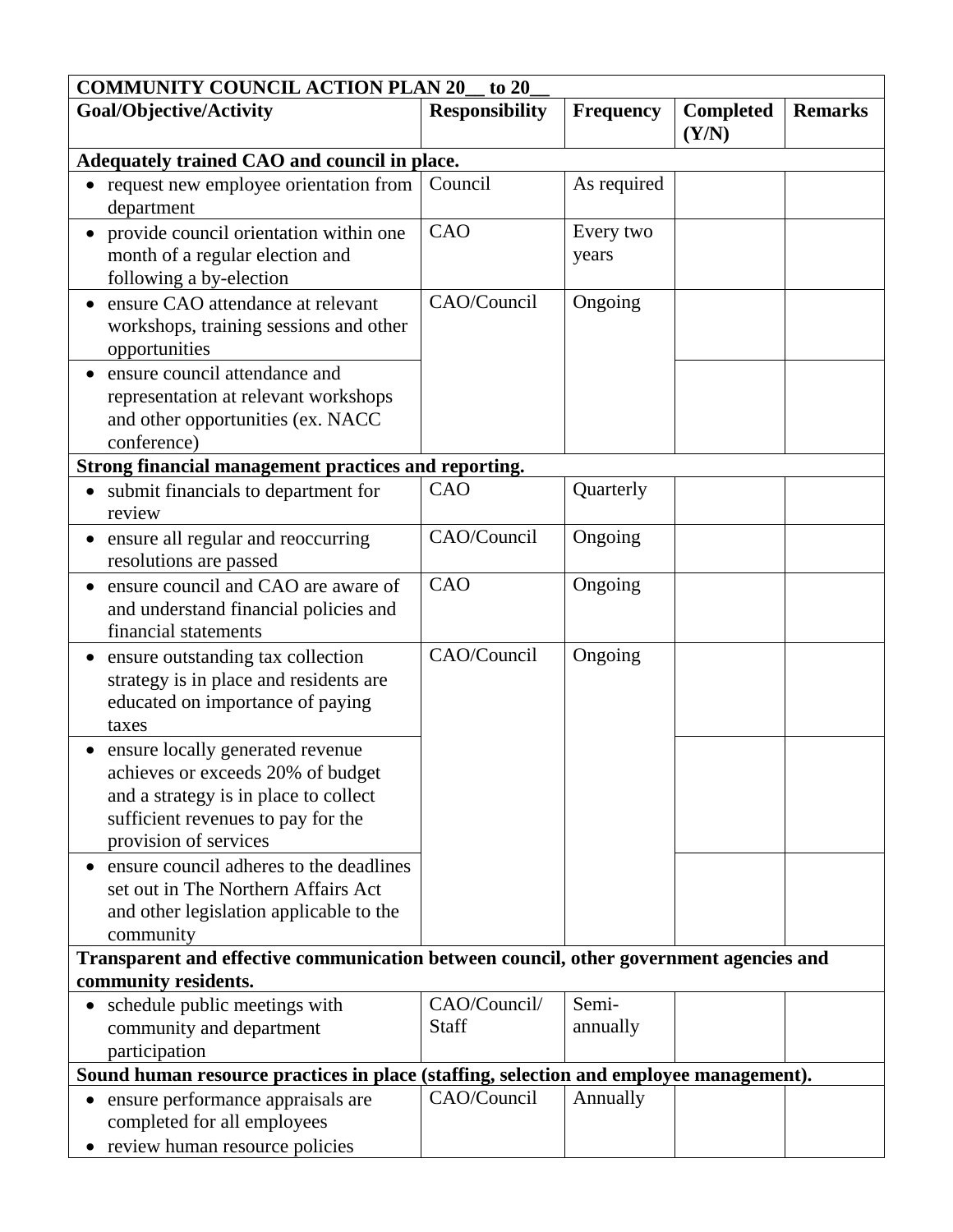| <b>COMMUNITY COUNCIL ACTION PLAN 20</b><br>to $20$                                              |                       |                  |                           |                |
|-------------------------------------------------------------------------------------------------|-----------------------|------------------|---------------------------|----------------|
| Goal/Objective/Activity                                                                         | <b>Responsibility</b> | <b>Frequency</b> | <b>Completed</b><br>(Y/N) | <b>Remarks</b> |
| PUBLIC WORKS AND ENVIRONMENTAL SERVICES                                                         |                       |                  |                           |                |
| To develop and maintain the buildings and community infrastructure, so they are safe usable and |                       |                  |                           |                |
| fulfill regulatory requirements.                                                                |                       |                  |                           |                |
| Maintain community buildings.                                                                   |                       |                  |                           |                |
| • general clean-up of the building                                                              | Public works          | Daily            |                           |                |
| inspect the building for internal and                                                           | employee              | Monthly/As       |                           |                |
| external structural deficiencies and                                                            | (PWE)                 | required         |                           |                |
| make necessary repairs                                                                          |                       |                  |                           |                |
| inspect the services (electrical,                                                               |                       |                  |                           |                |
| plumbing, heating) for deficiencies                                                             |                       |                  |                           |                |
| and make necessary repairs                                                                      |                       |                  |                           |                |
| review infrastructure audit report and                                                          |                       | Annually         |                           |                |
| perform needs assessment to address                                                             |                       |                  |                           |                |
| deficiencies                                                                                    |                       |                  |                           |                |
| Maintain utilities and waste disposal system.                                                   |                       |                  |                           |                |
| inspect water supply system (water                                                              | <b>PWE</b>            | Monthly/As       |                           |                |
| treatment plant, equipment, pumps,                                                              |                       | required         |                           |                |
| pipelines, curb-stops) for deficiencies                                                         |                       |                  |                           |                |
| and make necessary repairs                                                                      |                       |                  |                           |                |
| inspect wastewater system (wastewater                                                           |                       |                  |                           |                |
| treatment plant, lift stations, tanks,                                                          |                       |                  |                           |                |
| equipment, lagoon, pipelines) for                                                               |                       |                  |                           |                |
| deficiencies and make necessary                                                                 |                       |                  |                           |                |
| repairs                                                                                         |                       |                  |                           |                |
| inspect infrastructure related to solid                                                         |                       |                  |                           |                |
| waste management (waste disposal                                                                |                       |                  |                           |                |
| site, signs, gate, recycling bins,                                                              |                       |                  |                           |                |
| fencing) for deficiencies and make<br>necessary repairs                                         |                       |                  |                           |                |
|                                                                                                 |                       | Annually         |                           |                |
| review infrastructure audit reports and<br>perform needs assessment to address                  |                       |                  |                           |                |
| deficiencies                                                                                    |                       |                  |                           |                |
| Provide safe and well-maintained grounds, roads and surface drainage system.                    |                       |                  |                           |                |
| store material, repair pot holes and                                                            | <b>PWE</b>            | Annually/        |                           |                |
| grade the road                                                                                  |                       | As required      |                           |                |
| clean-up/brush ditches for proper                                                               |                       | Annually         |                           |                |
| drainage                                                                                        |                       |                  |                           |                |
| inspect culverts for blockage and                                                               |                       |                  |                           |                |
| grades and rectify if deficiencies found                                                        |                       |                  |                           |                |
| inspect road elements (signs, guard                                                             |                       | As required      |                           |                |
| rails, lighting system) and repair/                                                             |                       |                  |                           |                |
| replace                                                                                         |                       |                  |                           |                |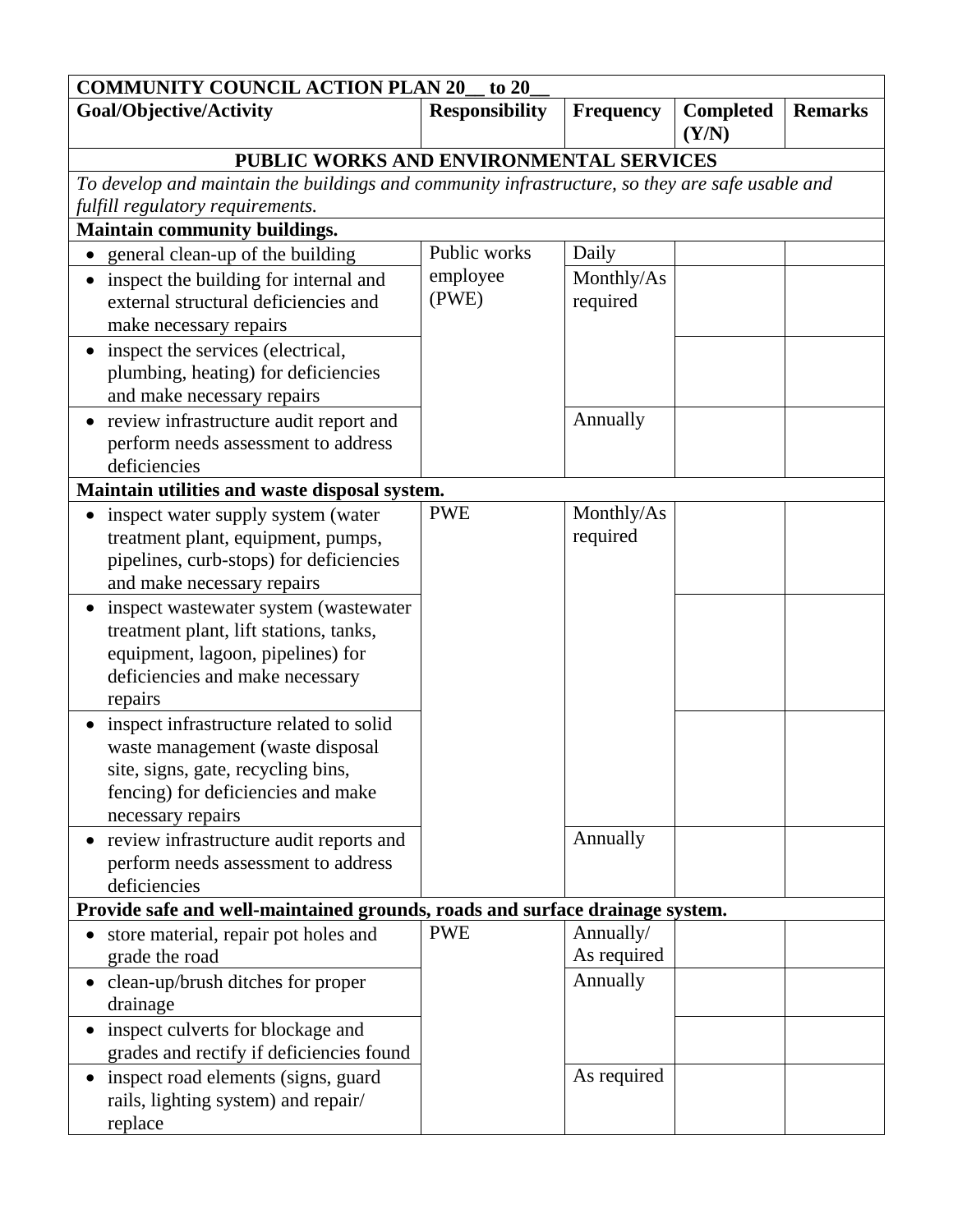| <b>COMMUNITY COUNCIL ACTION PLAN 20</b><br>to 20                                 |                       |                  |                           |                |
|----------------------------------------------------------------------------------|-----------------------|------------------|---------------------------|----------------|
| Goal/Objective/Activity                                                          | <b>Responsibility</b> | <b>Frequency</b> | <b>Completed</b><br>(Y/N) | <b>Remarks</b> |
| inspect ground elements (litter/debris,                                          | <b>PWE</b>            | As required      |                           |                |
| grass cutting, site furniture, play areas)                                       |                       |                  |                           |                |
| for maintenance and repair                                                       |                       |                  |                           |                |
| review infrastructure audit reports and                                          |                       | Annually         |                           |                |
| perform needs assessment to address                                              |                       |                  |                           |                |
| the deficiencies                                                                 |                       |                  |                           |                |
| Ensure maintenance of vehicles and equipment.                                    |                       |                  |                           |                |
| conduct general clean-up of vehicles<br>and equipment                            | Operator              | Daily            |                           |                |
| conduct general inspection (tire                                                 |                       | Weekly/As        |                           |                |
| pressure, body, glass, mirrors, oil<br>levels, hoses)                            |                       | required         |                           |                |
| put in place and maintain first aid kit,                                         | Operator/             | Monthly          |                           |                |
| fire extinguisher, eye wash unit,                                                | Council               |                  |                           |                |
| backup alarm                                                                     |                       |                  |                           |                |
| Implement maintenance management plan.                                           |                       |                  |                           |                |
| prepare a maintenance management                                                 | PWE/CAO/              | Annually         |                           |                |
| plan                                                                             | Council               |                  |                           |                |
| implement maintenance management                                                 | <b>PWE</b>            | Monthly          |                           |                |
| plan                                                                             |                       |                  |                           |                |
| To provide safe drinking water.                                                  |                       |                  |                           |                |
| Ensure drinking water regulations are followed.                                  |                       |                  |                           |                |
| maintain chlorine residual in treated                                            | Operator              | Daily            |                           |                |
| water as per the regulation                                                      |                       |                  |                           |                |
| maintain turbidity of treated water as                                           |                       |                  |                           |                |
| per the regulation                                                               |                       |                  |                           |                |
| immediately advise residents of boil                                             | Operator/CAO/         | As required      |                           |                |
| water advisory                                                                   | Council               |                  |                           |                |
| Ensure monitoring and reporting of the water system.                             |                       |                  |                           |                |
| send bacteria samples to the lab                                                 | Operator              | Bi-weekly        |                           |                |
| send trihaolmethane/haloacetic<br>$\bullet$                                      |                       | Quarterly/       |                           |                |
| samples to the lab                                                               |                       | Every            |                           |                |
|                                                                                  |                       | second year      |                           |                |
| submit chlorination and turbidity                                                |                       | Monthly          |                           |                |
| reports to the Office of Drinking Water                                          |                       |                  |                           |                |
| (ODW) and the department                                                         |                       |                  |                           |                |
| immediately report treatment upsets or<br>$\bullet$                              |                       | As required      |                           |                |
| watermain breaks to the ODW and the                                              |                       |                  |                           |                |
| department                                                                       |                       |                  |                           |                |
| Ensure maintenance of the water system.<br>ensure backup chlorine pump and parts | Operator/CAO          | Daily            |                           |                |
| are on standby                                                                   |                       |                  |                           |                |
| inspect treated water storage                                                    | Operator              | Annually         |                           |                |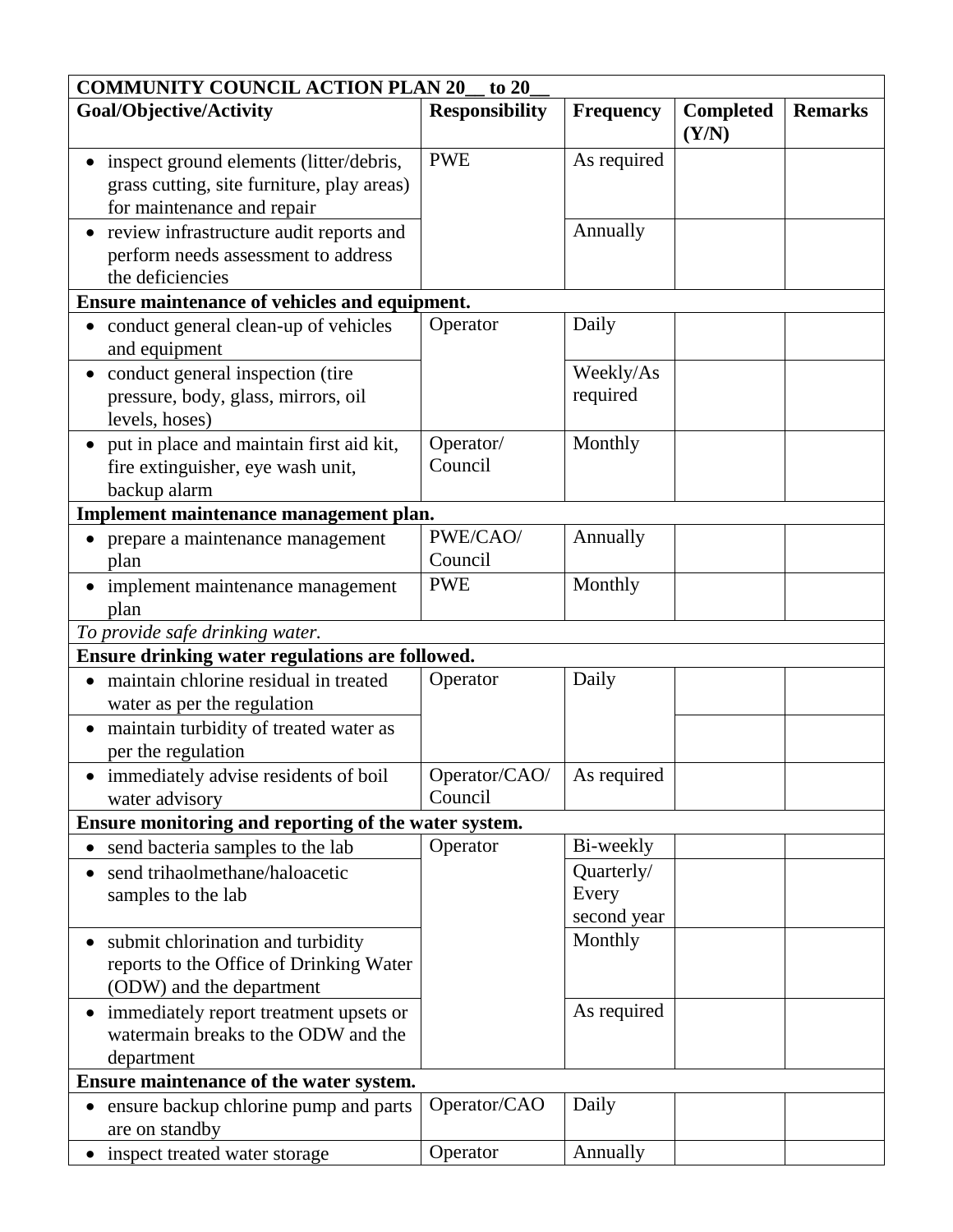| <b>COMMUNITY COUNCIL ACTION PLAN 20</b><br>to $20$                 |                       |             |                           |                |
|--------------------------------------------------------------------|-----------------------|-------------|---------------------------|----------------|
| Goal/Objective/Activity                                            | <b>Responsibility</b> | Frequency   | <b>Completed</b><br>(Y/N) | <b>Remarks</b> |
| calibrate water testing equipment                                  |                       |             |                           |                |
| repair or replace pumps/motors/                                    |                       | As required |                           |                |
| equipment                                                          |                       |             |                           |                |
| exercise all watermain valves/                                     |                       | Annually    |                           |                |
| curbstops and repair                                               |                       |             |                           |                |
| • repair watermains and service line                               |                       | As required |                           |                |
| leaks                                                              |                       |             |                           |                |
| To provide environmentally safe wastewater treatment and disposal. |                       |             |                           |                |
| Ensure wastewater regulations are followed.                        |                       |             |                           |                |
| secure entrance of facility<br>$\bullet$                           | Operator              | Daily       |                           |                |
| discharge the lagoon only between the                              |                       | Annually    |                           |                |
| dates of June 16 and October 31                                    |                       |             |                           |                |
| discharge the second cell of lagoon                                |                       |             |                           |                |
| once it reaches 1.0 meter of freeboard                             |                       |             |                           |                |
| and samples pass                                                   |                       |             |                           |                |
| Ensure monitoring and reporting of the wastewater system.          |                       |             |                           |                |
| send lagoon samples to lab prior to<br>discharge                   | Operator              | Annually    |                           |                |
| send lagoon sample results to the<br>$\bullet$                     |                       |             |                           |                |
| environment officer and the                                        |                       |             |                           |                |
| department for approval to discharge                               |                       |             |                           |                |
| immediately report treatment upsets or                             |                       | As required |                           |                |
| wastewatermain breaks to the                                       |                       |             |                           |                |
| environment officer and the                                        |                       |             |                           |                |
| department                                                         |                       |             |                           |                |
| Ensure maintenance of the wastewater system.                       |                       |             |                           |                |
| cut grass on berms                                                 | Operator              | As required |                           |                |
| remove cattails                                                    |                       | Annually    |                           |                |
| repair lagoon berms                                                |                       |             |                           |                |
| repair truck dump/splash pad                                       |                       | As required |                           |                |
| exercise all wastewatermain valves                                 |                       | Annually    |                           |                |
| and curbstops and repair                                           |                       |             |                           |                |
| repair wastewatermains and service<br>line leaks                   |                       | As required |                           |                |
| To provide solid waste disposal as per the regulation.             |                       |             |                           |                |
| Ensure waste disposal regulations are followed.                    |                       |             |                           |                |
| secure the entrance of site when not<br>$\bullet$                  | Operator              | Daily       |                           |                |
| supervised                                                         |                       |             |                           |                |
| clean-up windblown litter throughout                               |                       | Bi-annually |                           |                |
| site                                                               |                       |             |                           |                |
| compact and cover active area, June<br>through October             | Operator              | Monthly     |                           |                |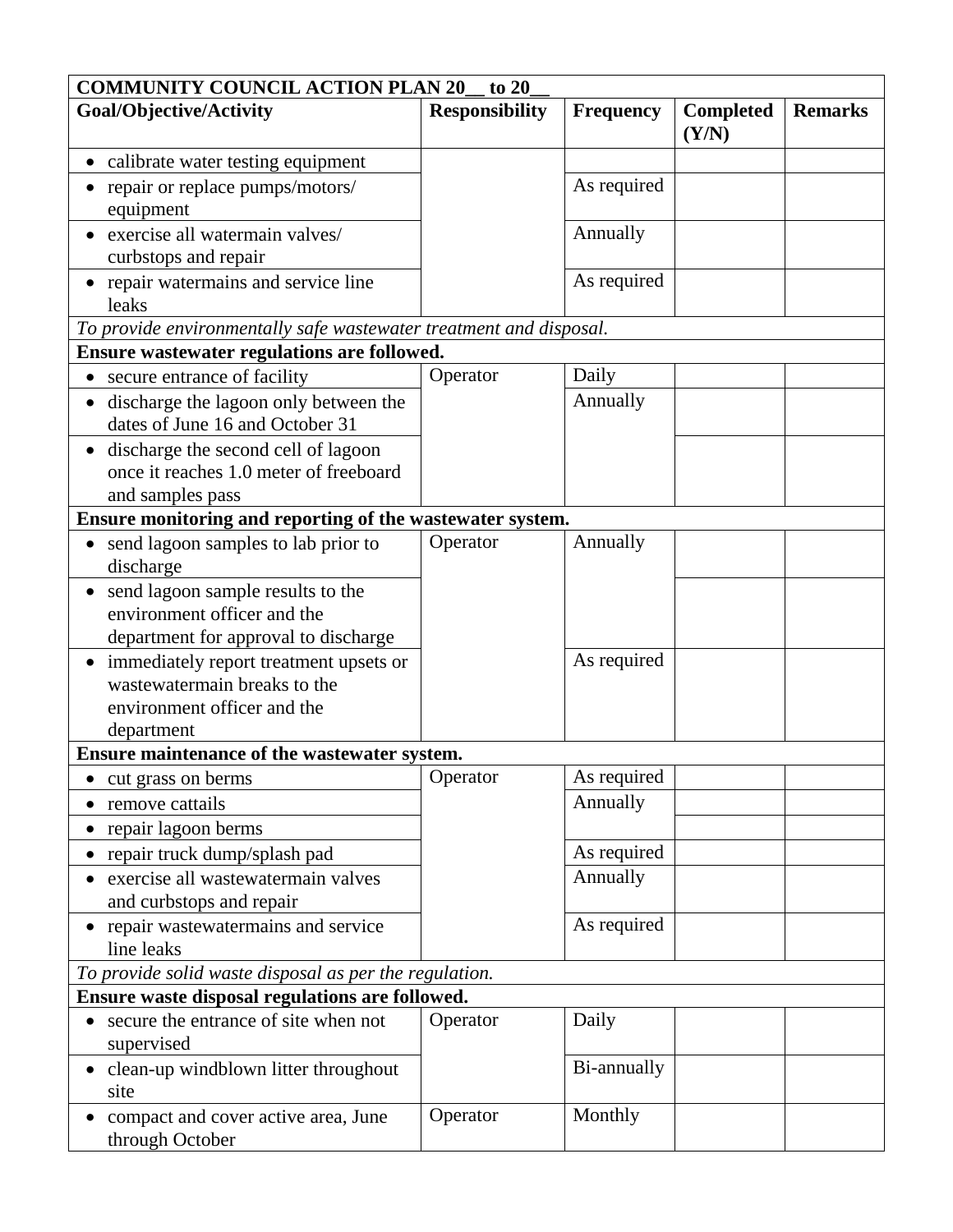| <b>COMMUNITY COUNCIL ACTION PLAN 20</b><br>to 20                                           |                                                                                   |                  |                           |                |  |
|--------------------------------------------------------------------------------------------|-----------------------------------------------------------------------------------|------------------|---------------------------|----------------|--|
| Goal/Objective/Activity                                                                    | <b>Responsibility</b>                                                             | <b>Frequency</b> | <b>Completed</b><br>(Y/N) | <b>Remarks</b> |  |
| construct new active area above                                                            |                                                                                   | As required      |                           |                |  |
| ground with berms and temporary                                                            |                                                                                   |                  |                           |                |  |
| fencing                                                                                    |                                                                                   |                  |                           |                |  |
| burn only clean wood, brush, paper                                                         |                                                                                   |                  |                           |                |  |
| and cardboard                                                                              |                                                                                   |                  |                           |                |  |
| immediately report emergencies to the                                                      |                                                                                   |                  |                           |                |  |
| environment officer and the                                                                |                                                                                   |                  |                           |                |  |
| department                                                                                 |                                                                                   |                  |                           |                |  |
| Ensure maintenance of the waste disposal site.                                             |                                                                                   |                  |                           |                |  |
| maintain proper signage within the site<br>and at the gate                                 | Operator                                                                          | As required      |                           |                |  |
| cut grass and brush around the site,                                                       |                                                                                   | Monthly          |                           |                |  |
| June through October                                                                       |                                                                                   |                  |                           |                |  |
| • channel waste into separate areas:                                                       |                                                                                   | Daily            |                           |                |  |
| metals, tires, burnables, electronics                                                      |                                                                                   |                  |                           |                |  |
| · maintain burn pit area                                                                   |                                                                                   | Monthly          |                           |                |  |
| To provide training for the public works employee(s) as per the regulation                 |                                                                                   |                  |                           |                |  |
|                                                                                            | Ensure water operator, wastewater operator and waste site operator are certified. |                  |                           |                |  |
| include certification courses required                                                     | CAO/Council                                                                       | Annually         |                           |                |  |
| for employees in the staff training plan                                                   |                                                                                   |                  |                           |                |  |
|                                                                                            | <b>WORKPLACE SAFETY AND HEALTH</b>                                                |                  |                           |                |  |
| To ensure a safe incident, harassment and violence free workplace.                         |                                                                                   |                  |                           |                |  |
| Ensure training is complete in workplace safety and health (WSH), including harassment and |                                                                                   |                  |                           |                |  |
| violence, for community council and employees.                                             |                                                                                   |                  |                           |                |  |
| review individual employee/council                                                         | CAO/Council                                                                       | Ongoing/         |                           |                |  |
| members training plans to ensure                                                           |                                                                                   | As required      |                           |                |  |
| necessary training is completed and<br>documented                                          |                                                                                   |                  |                           |                |  |
|                                                                                            | CAO/Council/                                                                      | Ongoing          |                           |                |  |
| adopt, present to staff and follow the<br>community respectful workplace and               | <b>Staff</b>                                                                      |                  |                           |                |  |
| harassment prevention policy, and the                                                      |                                                                                   |                  |                           |                |  |
| community violence prevention policy                                                       |                                                                                   |                  |                           |                |  |
| <b>Ensure community meets all WSH Act and regulation requirements.</b>                     |                                                                                   |                  |                           |                |  |
| appoint WSH representatives, both an                                                       | Council                                                                           | Ongoing          |                           |                |  |
| employer (council member) and                                                              |                                                                                   |                  |                           |                |  |
| council employee                                                                           |                                                                                   |                  |                           |                |  |
| complete hazard assessment forms<br>$\bullet$                                              | Staff as                                                                          | Daily            |                           |                |  |
| complete hazard assessment meeting                                                         | assigned by                                                                       | Monthly          |                           |                |  |
| notes                                                                                      | council                                                                           |                  |                           |                |  |
| fill out incident forms                                                                    |                                                                                   | As required      |                           |                |  |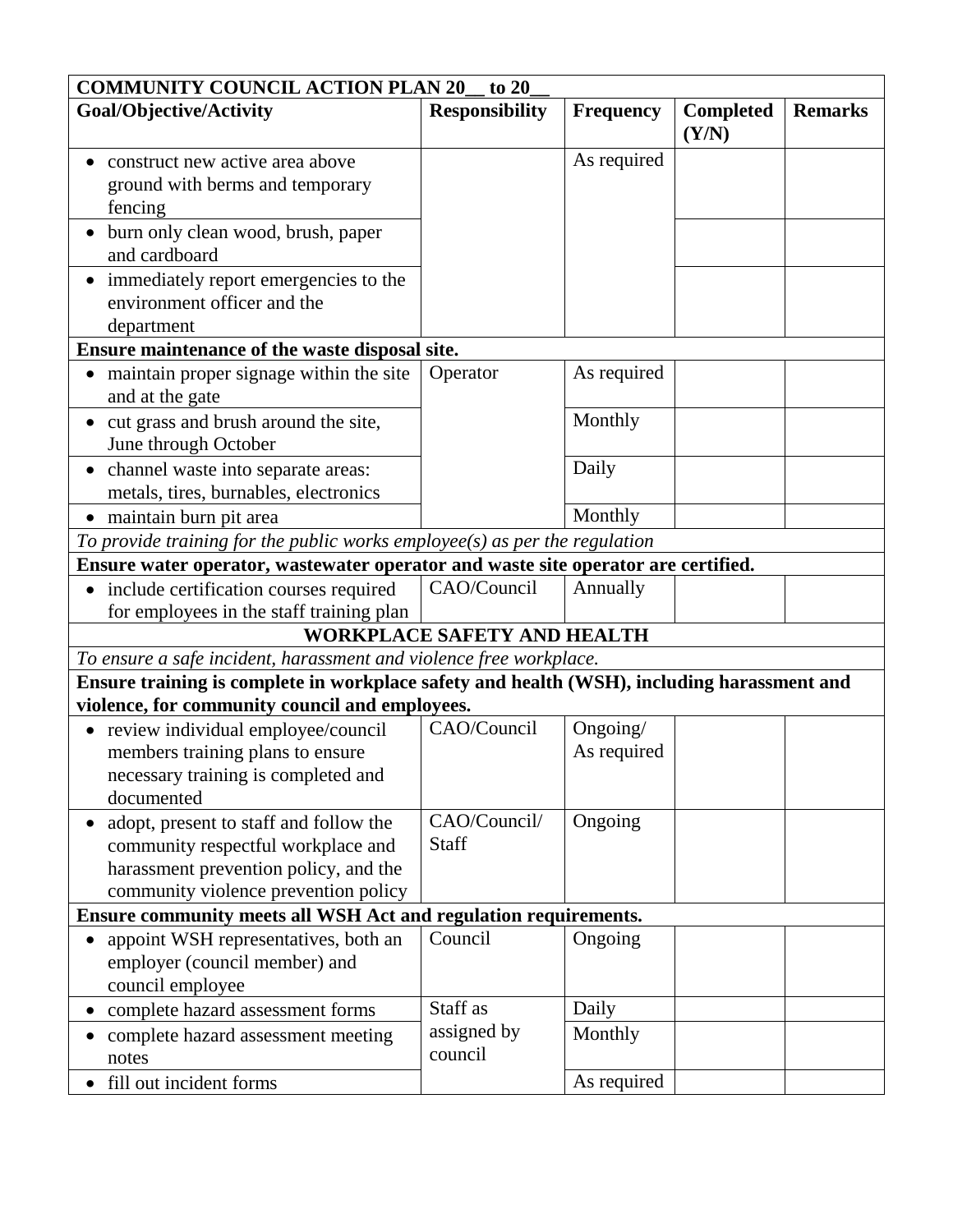| <b>COMMUNITY COUNCIL ACTION PLAN 20</b>                                                                                                                          | to 20                                      |                      |                           |                |
|------------------------------------------------------------------------------------------------------------------------------------------------------------------|--------------------------------------------|----------------------|---------------------------|----------------|
| Goal/Objective/Activity                                                                                                                                          | <b>Responsibility</b>                      | <b>Frequency</b>     | <b>Completed</b><br>(Y/N) | <b>Remarks</b> |
| perform a check and log it (ex. fire<br>extinguishers, emergency lighting, exit<br>lighting, eye wash stations, first aid<br>kits, exit doors, guards on tools)  | Staff as<br>assigned by<br>council         | Monthly              |                           |                |
| review Workplace Safety and Health<br><b>Manual</b>                                                                                                              | Staff/CAO/<br>Council                      | Annually             |                           |                |
| • review safety data sheets and ensure<br>up to date<br>conduct fire drill and document                                                                          | Staff as<br>assigned by<br>council         |                      |                           |                |
| review WSH unplanned and planned<br>audit conducted by the department and<br>ensure deficiencies are rectified                                                   | Staff as<br>assigned by<br>council/Council |                      |                           |                |
| review and monitor WSH program<br>requirements for capital projects and<br>contracted work                                                                       |                                            | Ongoing              |                           |                |
| investigate and create corrective action<br>plan to rectify all incidents including<br>inquiries, respectful workplace,<br>harassment, violence in the workplace | CAO/Council                                | As required          |                           |                |
|                                                                                                                                                                  | PROTECTIVE SERVICES                        |                      |                           |                |
| To provide protection, safety and security to all community residents.                                                                                           |                                            |                      |                           |                |
| Provide safe, properly trained and equipped fire services.                                                                                                       |                                            |                      |                           |                |
| ensure a current list of active volunteer<br>firefighters is maintained for insurance<br>purposes                                                                | Fire chief/CAO                             | Monthly              |                           |                |
| • complete training/fire activity reports<br>and submit to council and the<br>department                                                                         |                                            |                      |                           |                |
| ensure individual training plans are<br>created for each firefighter                                                                                             | Fire chief                                 | Annually,<br>Jan. 31 |                           |                |
| conduct equipment inventories and<br>submit to council                                                                                                           |                                            | Monthly              |                           |                |
| train to a minimum of fire department<br>requirements                                                                                                            | CAO/Council/<br>Fire chief                 | Ongoing              |                           |                |
| hold meetings to work on fire budget                                                                                                                             | Fire chief/CAO                             | Monthly              |                           |                |
| ensure fire equipment is well<br>maintained, in operational shape and<br>conduct required annual safety<br>inspection                                            | Fire chief                                 | Ongoing              |                           |                |
| complete fire reports within seven<br>days of an incident and submit to the<br>Office of the Fire Commissioner and<br>the department                             |                                            | As required          |                           |                |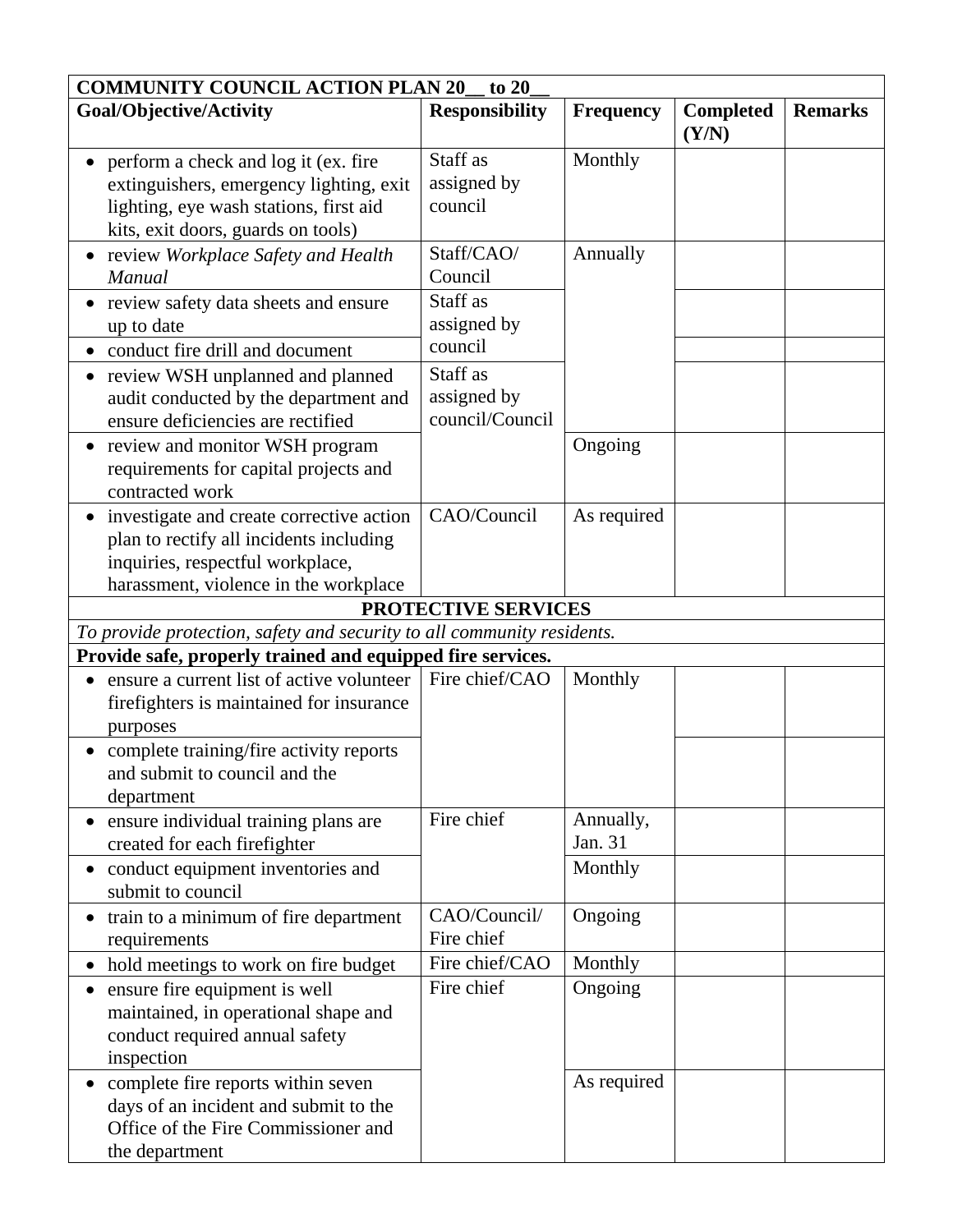| <b>COMMUNITY COUNCIL ACTION PLAN 20</b>                                                    | to 20                          |                  |                           |                |
|--------------------------------------------------------------------------------------------|--------------------------------|------------------|---------------------------|----------------|
| Goal/Objective/Activity                                                                    | <b>Responsibility</b>          | <b>Frequency</b> | <b>Completed</b><br>(Y/N) | <b>Remarks</b> |
| conduct public education seminars                                                          | Fire chief                     | As required      |                           |                |
| and/or provide educational materials                                                       |                                |                  |                           |                |
| regarding fire prevention and safety                                                       |                                |                  |                           |                |
| maintain log of pagers/radios                                                              |                                | Monthly          |                           |                |
| distributed to firefighters                                                                |                                |                  |                           |                |
| advance partnerships with neighboring                                                      | Fire chief/CAO/                | As required      |                           |                |
| communities for mutual-aid                                                                 | Council                        |                  |                           |                |
| agreements                                                                                 |                                |                  |                           |                |
| Provide public education, mitigate risk and enforce safety for community residents.        |                                |                  |                           |                |
| conduct patrols of community and                                                           | Community                      | Ongoing          |                           |                |
| infrastructure at high priority times                                                      | safety officer                 |                  |                           |                |
| provide educational seminars on                                                            | (CSO)                          |                  |                           |                |
| various safety topics                                                                      |                                |                  |                           |                |
| attend community functions                                                                 |                                | As needed        |                           |                |
| ensure a visible presence in the                                                           |                                |                  |                           |                |
| community                                                                                  |                                |                  |                           |                |
| administer approved enforcement                                                            |                                | Ongoing          |                           |                |
| powers while assisting RCMP as                                                             |                                |                  |                           |                |
| requested/required                                                                         |                                |                  |                           |                |
| attend incidents within capacity as                                                        |                                |                  |                           |                |
| required for safety of residents                                                           |                                |                  |                           |                |
| complete CSO workplan and submit to                                                        |                                | Annually         |                           |                |
| council and the department                                                                 |                                |                  |                           |                |
| complete CSO activity and mileage                                                          |                                | Monthly          |                           |                |
| reports and submit to council and the                                                      |                                |                  |                           |                |
| department                                                                                 |                                |                  |                           |                |
| Ensure all community emergency incidents are monitored and the community emergency plan is |                                |                  |                           |                |
| current and practiced.                                                                     |                                |                  |                           |                |
| appoint emergency coordinator, if<br>$\bullet$                                             | Council                        | As required      |                           |                |
| position becomes vacant                                                                    |                                |                  |                           |                |
| • review and renewal of emergency plan                                                     | CAO/Council/                   | Annually         |                           |                |
|                                                                                            | Emergency                      |                  |                           |                |
|                                                                                            | coordinator                    |                  |                           |                |
| conduct table top exercise for local                                                       | Council/                       |                  |                           |                |
| control group on the plan with                                                             | Emergency                      |                  |                           |                |
| assistance from the department                                                             | coordinator                    |                  |                           |                |
| conduct hazard assessments within the                                                      | Emergency                      |                  |                           |                |
| community                                                                                  | coordinator                    |                  |                           |                |
| monitor all community emergency                                                            |                                | As required      |                           |                |
| incidents and report to council and the                                                    |                                |                  |                           |                |
| department                                                                                 |                                |                  |                           |                |
|                                                                                            | <b>RECREATION AND WELLNESS</b> |                  |                           |                |
| To provide support, resources and networking opportunities.                                |                                |                  |                           |                |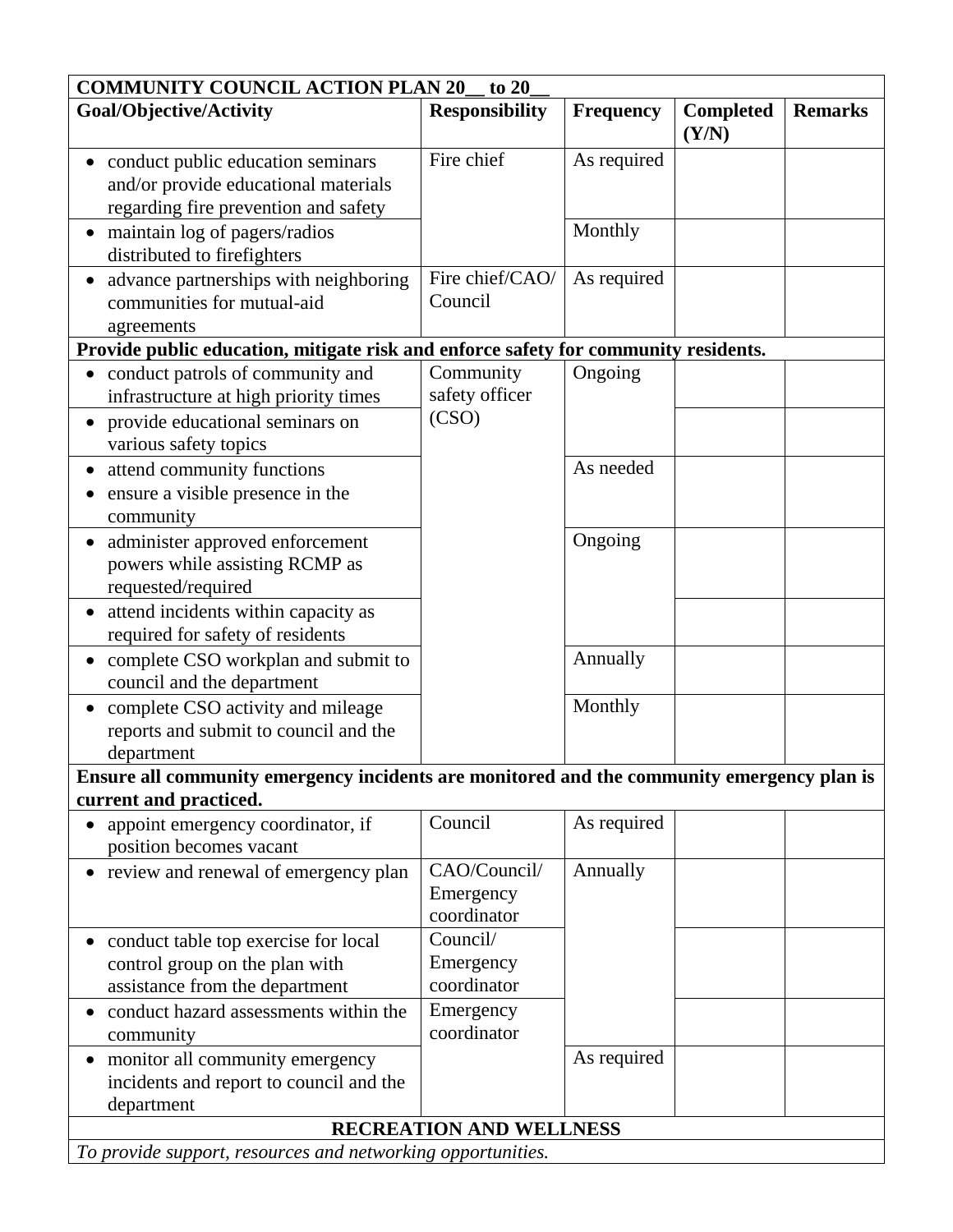| <b>COMMUNITY COUNCIL ACTION PLAN 20</b><br>to 20                                                                                                      |                            |                                      |                           |                |
|-------------------------------------------------------------------------------------------------------------------------------------------------------|----------------------------|--------------------------------------|---------------------------|----------------|
| Goal/Objective/Activity                                                                                                                               | <b>Responsibility</b>      | <b>Frequency</b>                     | <b>Completed</b><br>(Y/N) | <b>Remarks</b> |
| Provide recreation and wellness programming to residents.                                                                                             |                            |                                      |                           |                |
| hire new recreation workers                                                                                                                           | CAO/Council                | As needed                            |                           |                |
| provide community-based or                                                                                                                            | Recreation                 | As                                   |                           |                |
| individual training                                                                                                                                   | director                   | requested                            |                           |                |
| develop recreation and wellness plan<br>$\bullet$<br>to be included in the community<br>management plan                                               | Recreation<br>director/CAO | Annually,<br>Jan. 31                 |                           |                |
| renewal of the recreation and wellness<br>plan                                                                                                        | Recreation<br>director     | Annually                             |                           |                |
| review of recreation and wellness plan                                                                                                                |                            | Quarterly                            |                           |                |
| submit recreation and wellness report                                                                                                                 | Recreation                 | Monthly/                             |                           |                |
| to council and the department                                                                                                                         | director/CAO               | Semi-                                |                           |                |
|                                                                                                                                                       |                            | annually,<br>Oct. 30 and<br>April 30 |                           |                |
| Promote resources and opportunities.                                                                                                                  |                            |                                      |                           |                |
| identify resources to support<br>programming<br>promote resources for program<br>opportunities                                                        | Recreation<br>director     | Ongoing                              |                           |                |
| • assist community organizations                                                                                                                      | Recreation                 | As required                          |                           |                |
|                                                                                                                                                       | director/<br>Council       | or<br>requested                      |                           |                |
| identify and promote funding<br>opportunities                                                                                                         | Recreation<br>director/CAO | Ongoing                              |                           |                |
| <b>COMMUNITY ECONOMIC DEVELOPMENT</b>                                                                                                                 |                            |                                      |                           |                |
| To promote and support community economic growth and development.                                                                                     |                            |                                      |                           |                |
| Review land use documents as required under The Planning Act.                                                                                         |                            |                                      |                           |                |
| review development plan and zoning<br>bylaws and identify any required<br>amendments                                                                  | CAO/Council                | Annually,<br>Jan. 31                 |                           |                |
| • hold public meeting to present<br>required amendments                                                                                               |                            | As required                          |                           |                |
| forward amendment documentation for<br>ministerial approval                                                                                           |                            |                                      |                           |                |
| Review community needs assessment and guidelines to assess community requirements for a<br>community development corporation (CDC).                   |                            |                                      |                           |                |
| identify a community team comprised<br>of business owners, community<br>residents, elected officials, school<br>officials to conduct needs assessment | Council                    | As required                          |                           |                |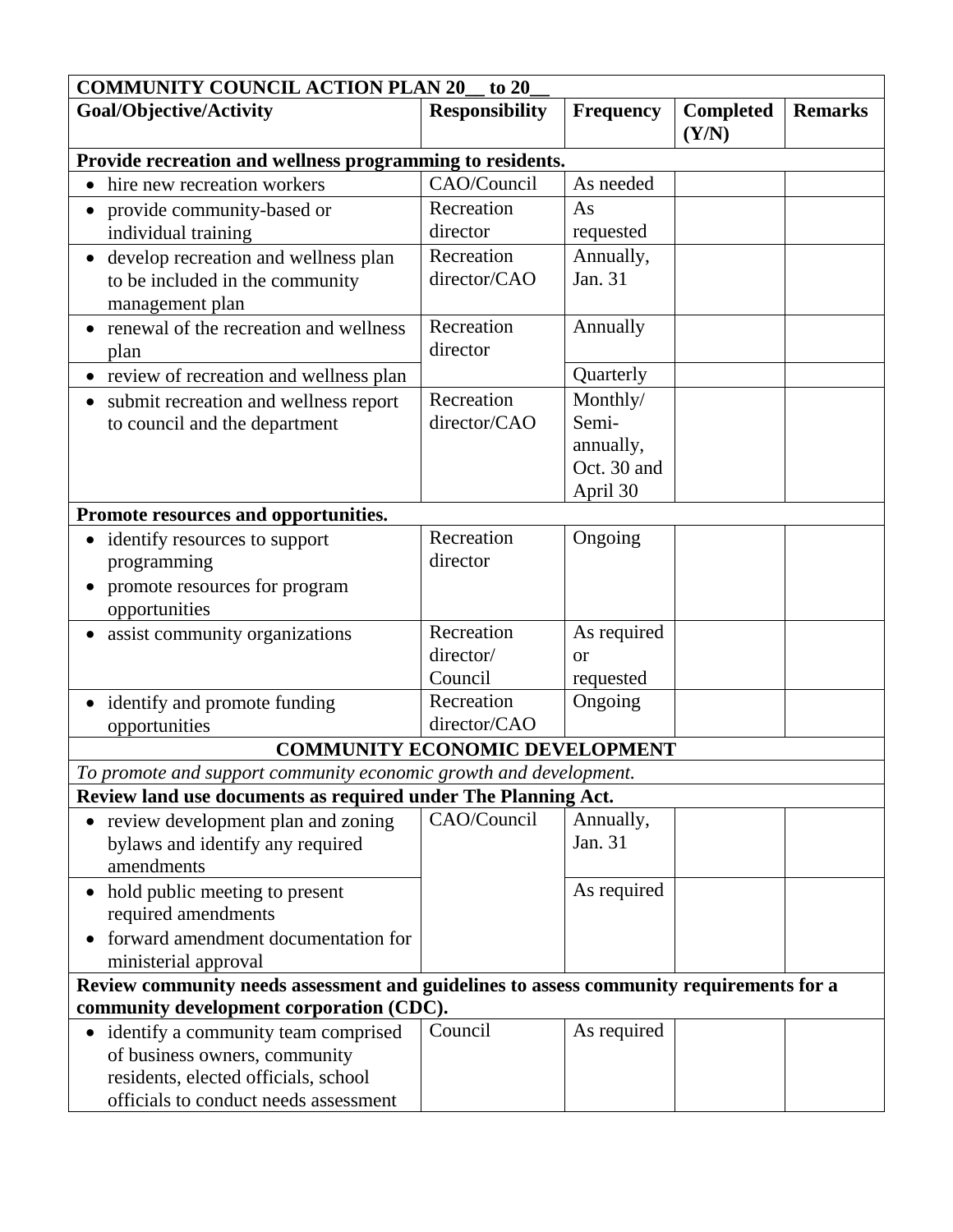| <b>COMMUNITY COUNCIL ACTION PLAN 20</b><br>to $20$                                                                                        |                       |                      |                           |                |
|-------------------------------------------------------------------------------------------------------------------------------------------|-----------------------|----------------------|---------------------------|----------------|
| Goal/Objective/Activity                                                                                                                   | <b>Responsibility</b> | <b>Frequency</b>     | <b>Completed</b><br>(Y/N) | <b>Remarks</b> |
| engage with the department and other<br>agencies for an information session on<br>CDC requirements<br>identify community needs            | CAO/Council           | As required          |                           |                |
| update community action plan in line<br>with policies and community<br>economic development (CED)<br>strategies and environmental changes |                       | Ongoing              |                           |                |
| • implement CED strategy as identified<br>in the needs assessment outcomes                                                                |                       |                      |                           |                |
| Update the vacant Crown lands listing to address current and future business and residential                                              |                       |                      |                           |                |
| development.                                                                                                                              |                       |                      |                           |                |
| • identify and verify all vacant Crown<br>lands properties in the assessment roll<br>that are feasible for development                    | CAO/Council           | Annually,<br>Jan. 31 |                           |                |
| update list of vacant Crown lands<br>properties                                                                                           |                       | As required          |                           |                |
| forward updated listing to department                                                                                                     |                       |                      |                           |                |

| <b>STAFF TRAINING</b>                             |             |                    |              |                           |  |
|---------------------------------------------------|-------------|--------------------|--------------|---------------------------|--|
| <b>ACTIVITY</b>                                   | Participant | <b>Responsible</b> | <b>Dates</b> | <b>Completed</b><br>(Y/N) |  |
| <b>CAO/Administrative Staff/Council</b>           |             |                    |              |                           |  |
| NACC conference in Winnipeg                       | CAO/Two     | Mayor/             | August       |                           |  |
|                                                   | designated  | Council            |              |                           |  |
|                                                   | council     |                    |              |                           |  |
|                                                   | members     |                    |              |                           |  |
|                                                   |             |                    |              |                           |  |
| <b>Water Operator Certification Training</b>      |             |                    |              |                           |  |
| Attend level II water treatment certification     | Water       | CAO                | March        |                           |  |
| course at Red River Community College             | operator    |                    |              |                           |  |
| (RRCC)                                            |             |                    |              |                           |  |
| <b>Maintain Continuing Education Units</b>        | Water       | CAO/               | Annually     |                           |  |
| (CEUs) required                                   | operator    | Council            |              |                           |  |
|                                                   |             |                    |              |                           |  |
| <b>Wastewater Operator Certification Training</b> |             |                    |              |                           |  |
| Attend the wastewater treatment Class 1           | Wastewater  | CAO                | March        |                           |  |
| certification course at RRCC                      | operator    |                    |              |                           |  |
|                                                   |             |                    |              |                           |  |
| <b>Waste Disposal Site Operator Training</b>      |             |                    |              |                           |  |
| <b>Attend the Solid Waste Association North</b>   | Waste site  | CAO                | November     |                           |  |
| America (SWANA) Landfill Operator Basic           | operator    |                    |              |                           |  |
| (LOB) certification course                        |             |                    |              |                           |  |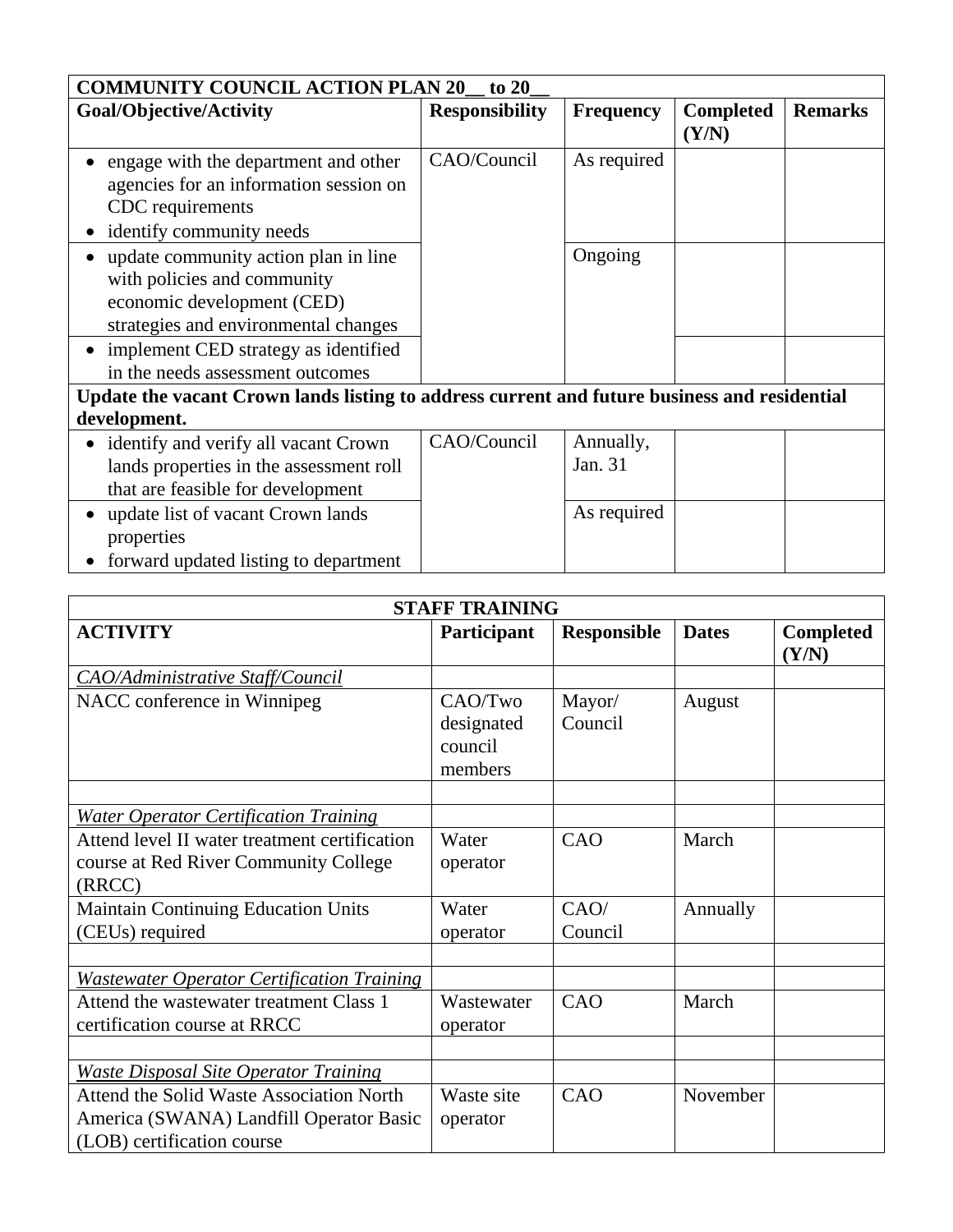| <b>STAFF TRAINING</b>                                                                                                                                                                                                                                                                                                                                                                                                                                                                                                                                                                                                                                                                                                                                                                                                                                                                        |                                         |                    |                                                                      |                           |  |
|----------------------------------------------------------------------------------------------------------------------------------------------------------------------------------------------------------------------------------------------------------------------------------------------------------------------------------------------------------------------------------------------------------------------------------------------------------------------------------------------------------------------------------------------------------------------------------------------------------------------------------------------------------------------------------------------------------------------------------------------------------------------------------------------------------------------------------------------------------------------------------------------|-----------------------------------------|--------------------|----------------------------------------------------------------------|---------------------------|--|
| <b>ACTIVITY</b>                                                                                                                                                                                                                                                                                                                                                                                                                                                                                                                                                                                                                                                                                                                                                                                                                                                                              | Participant                             | <b>Responsible</b> | <b>Dates</b>                                                         | <b>Completed</b><br>(Y/N) |  |
| <b>Public Works Employee Training</b>                                                                                                                                                                                                                                                                                                                                                                                                                                                                                                                                                                                                                                                                                                                                                                                                                                                        |                                         |                    |                                                                      |                           |  |
| Heavy duty equipment operator training                                                                                                                                                                                                                                                                                                                                                                                                                                                                                                                                                                                                                                                                                                                                                                                                                                                       | <b>PWE</b>                              | CAO                | April                                                                |                           |  |
|                                                                                                                                                                                                                                                                                                                                                                                                                                                                                                                                                                                                                                                                                                                                                                                                                                                                                              |                                         |                    |                                                                      |                           |  |
| <b>WSH Training (includes WSH reps)</b>                                                                                                                                                                                                                                                                                                                                                                                                                                                                                                                                                                                                                                                                                                                                                                                                                                                      |                                         |                    |                                                                      |                           |  |
| • workplace hazardous materials<br>information system (WHMIS) and<br>spill clean-up<br>winter road training<br>$\bullet$<br>WSH orientation for new and<br>returning workers<br>WSH committee/representatives<br>responsibilities<br>harassment and respectful workplace<br><b>Toolbox Talks</b><br>fall protection awareness/refresher<br>excavation and trenching<br>lock out awareness/refresher<br>musculoskeletal injury awareness and<br>prevention<br>fire extinguishers<br>working alone<br>transportation of dangerous goods<br>trenching, shoring and excavation<br>awareness<br>ergonomics field/office<br>personal protective equipment<br>emergency response planning<br>fatigue management<br>confined space awareness<br>contractor management<br>hearing conservation<br>safe work procedures<br>emergency preparedness<br>preventative maintenance<br>workplace inspections | Council<br>member<br>assigned/<br>Staff | CAO/<br>Council    | Annually,<br>recert.<br>As<br>required<br>(for<br>remaining<br>list) |                           |  |
| prime contractor essentials                                                                                                                                                                                                                                                                                                                                                                                                                                                                                                                                                                                                                                                                                                                                                                                                                                                                  |                                         |                    |                                                                      |                           |  |
| hazard awareness                                                                                                                                                                                                                                                                                                                                                                                                                                                                                                                                                                                                                                                                                                                                                                                                                                                                             |                                         |                    |                                                                      |                           |  |
| standard first-aid<br>confined space entry and rescue<br>contained breathing apparatus - full<br>and half mask                                                                                                                                                                                                                                                                                                                                                                                                                                                                                                                                                                                                                                                                                                                                                                               | Council<br>member<br>assigned/<br>Staff | Council            | Every<br>three<br>years,<br>recert.                                  |                           |  |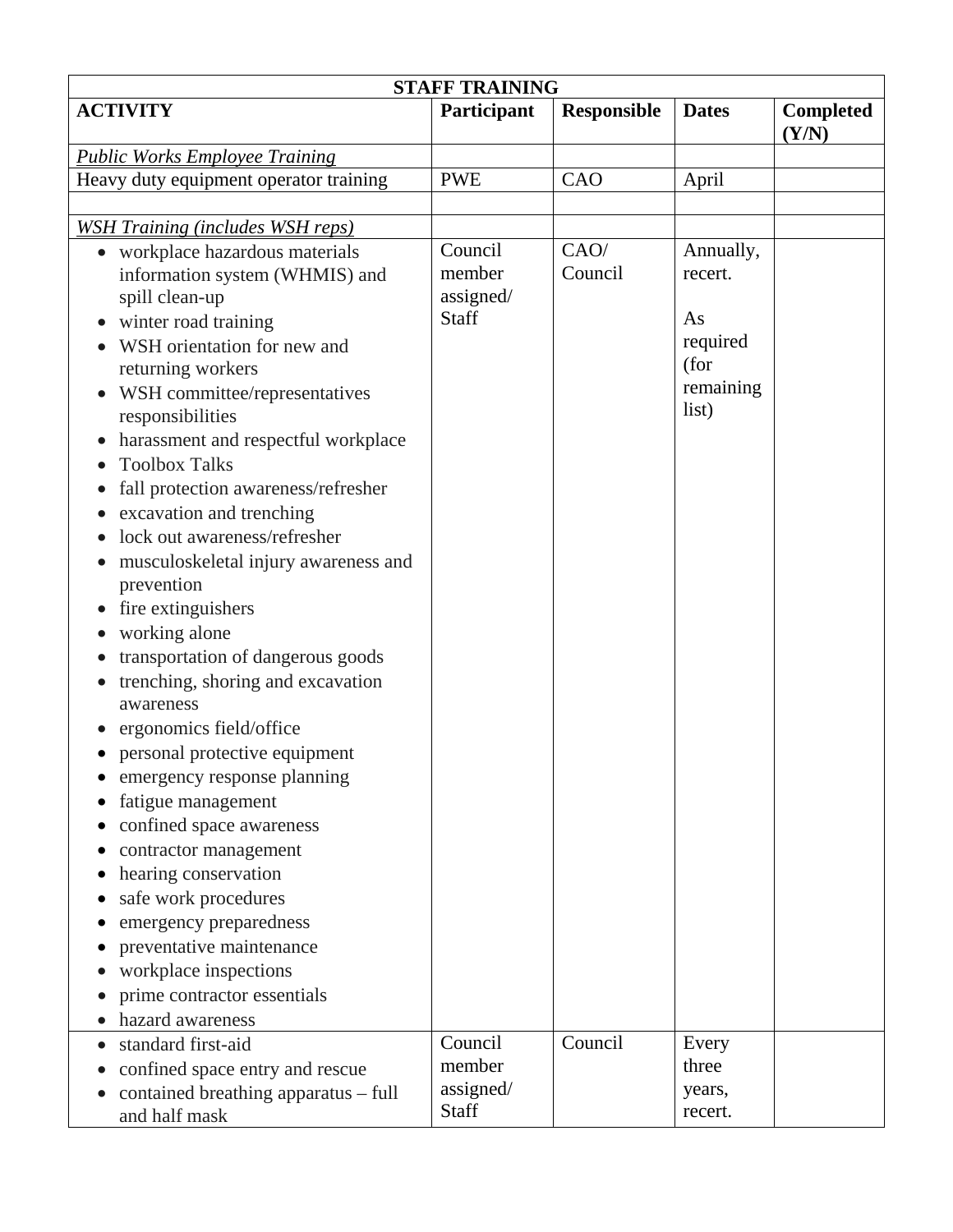| <b>STAFF TRAINING</b>                                                                                                                                                                                                                                                   |                                                          |                    |                  |                           |  |
|-------------------------------------------------------------------------------------------------------------------------------------------------------------------------------------------------------------------------------------------------------------------------|----------------------------------------------------------|--------------------|------------------|---------------------------|--|
| <b>ACTIVITY</b>                                                                                                                                                                                                                                                         | Participant                                              | <b>Responsible</b> | <b>Dates</b>     | <b>Completed</b><br>(Y/N) |  |
| power saw training<br>ladder safety awareness/refresher<br>WSH train the trainer                                                                                                                                                                                        | <b>PWE</b>                                               |                    | As<br>required   |                           |  |
| <b>Fire Department</b>                                                                                                                                                                                                                                                  |                                                          |                    |                  |                           |  |
| Attend the in house community structural<br>firefighting program based on five hours per<br>month - completing all 13 training modules                                                                                                                                  | Firefighters                                             | Fire chief         | Monthly          |                           |  |
| Standard first aid/CPR training                                                                                                                                                                                                                                         | Fire chief/<br>Firefighters                              |                    | Every 3<br>years |                           |  |
| Class 4 driver's license (air endorsement)<br>Vehicle extrication training (if equipped)                                                                                                                                                                                | Firefighters                                             | Fire chief/        | As<br>required   |                           |  |
| Fire ground management training                                                                                                                                                                                                                                         | Fire chief                                               | Council            |                  |                           |  |
| <b>Protective Services</b>                                                                                                                                                                                                                                              |                                                          |                    |                  |                           |  |
| Attend the three week Manitoba Justice<br>introductory training                                                                                                                                                                                                         | <b>CSO</b>                                               | CAO                | March            |                           |  |
|                                                                                                                                                                                                                                                                         |                                                          |                    |                  |                           |  |
| <b>Emergency Management</b><br><b>Complete the Emergency Measures</b><br>Organization online courses:<br><b>Emergency Management in Manitoba</b><br>EM100<br><b>Incident Command Systems ICS100</b><br>Introduction to Emergency Social<br>$\bullet$<br><b>Services</b> | Emergency<br>coordinator                                 | CAO                | March            |                           |  |
| <b>Recreation and Wellness Program</b>                                                                                                                                                                                                                                  |                                                          |                    |                  |                           |  |
| Attend the Rec Connections Conference in<br>Winnipeg                                                                                                                                                                                                                    | Recreation<br>director                                   | CAO                | February         |                           |  |
| Attend the tri-regional recreation director<br>conference                                                                                                                                                                                                               |                                                          |                    | October          |                           |  |
|                                                                                                                                                                                                                                                                         |                                                          |                    |                  |                           |  |
| <b>Community Economic Development</b><br>Attend the Vision Quest Conference in<br>Winnipeg                                                                                                                                                                              | As<br>designated<br>by council to<br>a maximum<br>of two | Council            | May              |                           |  |